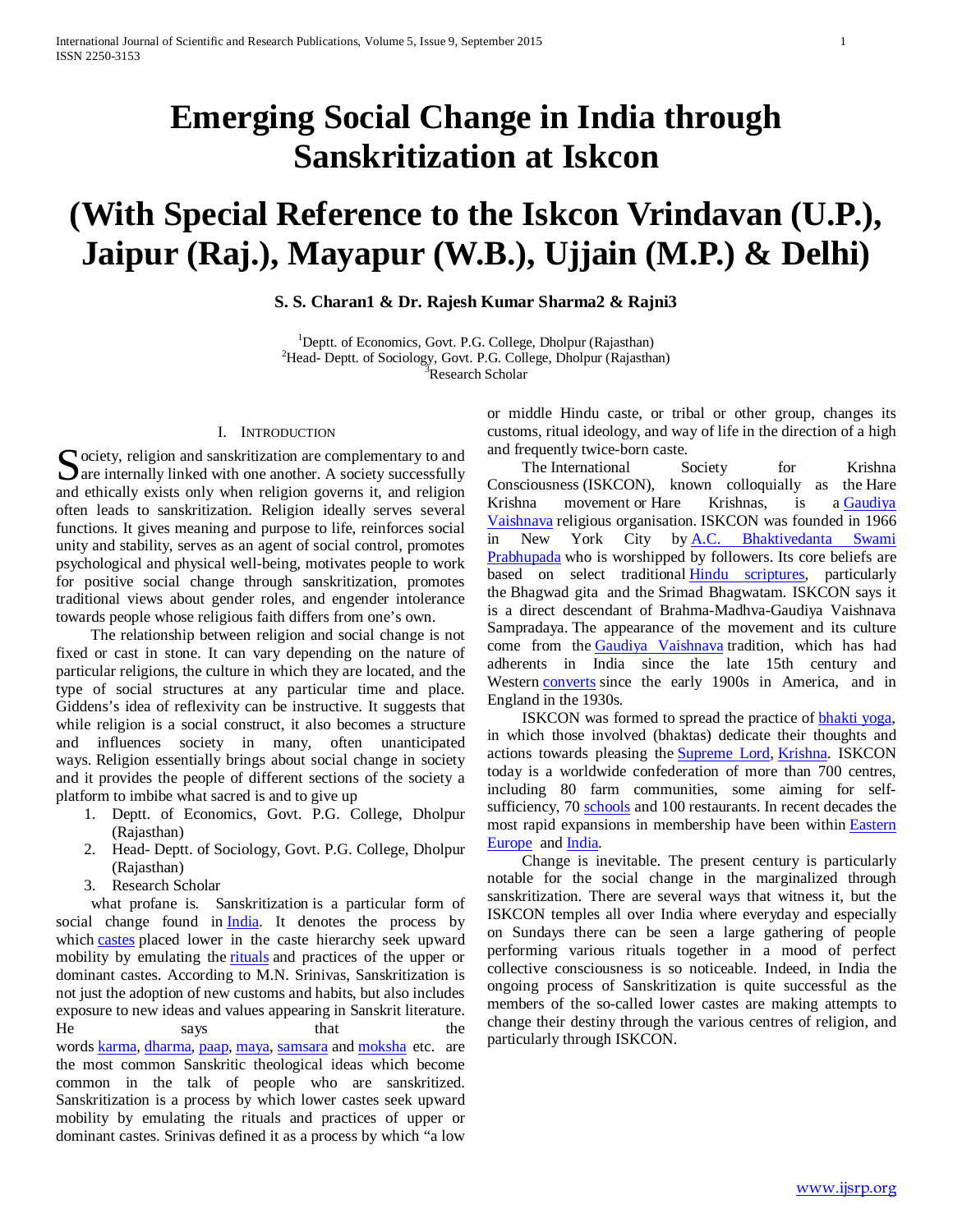#### II. AIMS & OBJECTIVES OF THE STUDY

- 1. To study and be familiar with the implications of the major religions in India and world at large and to interpret them in the context of social change in India
- 2. To concentrate on the element of secularism in religion and to interpret it in the present scenario at ISKCON
- 3. To visit, observe, study and be familiar with the history of ISKCON and its implications
- 4. To be familiar with the teachings of Prabhupada and to explore in them the seeds of social thange and sanskritization
- 5. To explore the influence of Prabhupada on the people of the various religions, castes and creeds all over the world, and particularly in USA
- 6. To interpret religion as a powerful means of social change
- 7. To study M.N. Srinivas's concept of Sanskritization and apply it to the scenario of social change in India through **ISKCON**
- 8. To observe and interpret ISKCON all over India as great and effective platform of Sanskritization
- 9. To be familiar with the people's unshakable faith in the powers of Lord Krishna and ISKCON
- 10. To study and interpret the cause and effect relationship of the popularity of ISKCON all over India as centres of spiritual peace
- 11. To observe the scenario of Sanskritization at ISKCON at the specified above mentioned five study areas.

### III. OVERVIEW OF LITERATURE

 Throughout history, religion has continued to be a central part of societies and human experience, shaping how individuals react to the environments in which they live. Since religion is such an important part of societies around the world, sociologists are very interested in studying it. [Sociologists study](http://sociology.about.com/od/Disciplines/fl/Sociology-of-Consumption.htm) religion as both a belief system and a social institution. As a belief system, religion shapes what people think and how they see the world. As a [social institution,](http://sociology.about.com/od/I_Index/g/Institution.htm) religion is a pattern of social action organized around the beliefs and practices that people develop to answer questions about the meaning of existence. As an institution, religion persists over time and has an organizational structure into which members are socialized. Classical, seminal sociological theorists of the late 19th and early 20th century such as Durkheim, Weber, and Marx were greatly interested in religion and its effects on society. Like those of [Plato](http://en.wikipedia.org/wiki/Plato) and [Aristotle](http://en.wikipedia.org/wiki/Aristotle) from ancient Greece, and Enlightenment philosophers from the 17th through 19th centuries, the ideas posited by these sociologists continue to be examined today. More recent prominent sociologists of religion include [Peter L.](http://en.wikipedia.org/wiki/Peter_L._Berger)  [Berger,](http://en.wikipedia.org/wiki/Peter_L._Berger) [Robert N. Bellah,](http://en.wikipedia.org/wiki/Robert_N._Bellah) [Thomas Luckmann,](http://en.wikipedia.org/wiki/Thomas_Luckmann) Rodney [Stark,](http://en.wikipedia.org/wiki/Rodney_Stark) [William Sims Bainbridge,](http://en.wikipedia.org/wiki/William_Sims_Bainbridge) [Robert Wuthnow,](http://en.wikipedia.org/wiki/Robert_Wuthnow) [Christian](http://en.wikipedia.org/wiki/Christian_Smith_(sociologist))  [Smith,](http://en.wikipedia.org/wiki/Christian_Smith_(sociologist)) and [Bryan R. Wilson.](http://en.wikipedia.org/wiki/Bryan_R._Wilson)

### IV. CONCEPTUAL FRAMEWORK

 Each [major sociological framework](http://sociology.about.com/od/Sociology101/tp/Major-Sociological-Frameworks.01.htm) has its perspective on religion. For instance, from the [functionalist perspective](http://sociology.about.com/od/F_Index/g/Functionalist-Perspective.htm) [of](http://sociology.about.com/od/Sociology101/tp/Major-Sociological-Frameworks.htm)  [sociological theory,](http://sociology.about.com/od/Sociology101/tp/Major-Sociological-Frameworks.htm) religion is an integrative force in society because it has the power to shape collective beliefs. It provides cohesion in the social order by promoting a sense of belonging and [collective consciousness.](http://sociology.about.com/od/C_Index/g/Collective-Conscious.htm) This view was supported by [Emile](http://sociology.about.com/od/Profiles/p/Emile-Durkheim.htm)  [Durkheim.](http://sociology.about.com/od/Profiles/p/Emile-Durkheim.htm) A second point of view, supported by [Max Weber,](http://sociology.about.com/od/Profiles/p/Max-Weber.htm)  views religion in terms of how it supports other social institutions. Weber thought that the religious belief systems provided a cultural framework that supported the development of other social institutions, such as the economy. While Durkheim and Weber concentrated on how religion contributes to the cohesion of society, [Karl Marx](http://sociology.about.com/od/Profiles/p/Karl-Marx.htm) focused on the conflict and oppression that religion provided to societies. Marx saw religion as a tool for class oppression in which it promotes stratification because it supports a hierarchy of people on Earth and the subordination of humankind to divine authority. Lastly, symbolic interaction theory focuses on the process by which people become religious. In fact, Sociology of religion provides an extensive significance of religion and it brings into the notice that religion in all the centuries has played a dominant role in bringing about a positive social change in society.

#### V. RESEARCH QUESTIONS OR HYPOTHESIS

- Religion is a great power and has a vital force to lead the people in a community towards the sacred modes of living.
- Religion, society and sanskritization are complementary to and internally linked with one another.
- The marginalized in India are joining the process of sanskritization for the sake of a respectable social and cultural status,
- Sanskritization is a process which allows the marginalized to raise their social and cultural status by imbibing the cultural modes of the members of the upper Hindu castes and by practicing their modes of worship and rituals.
- All the religious institutions in India witness a scenario of sanskritization.
- The marginalized take sanskritization as a panacea to all their problems that prevent them from joining the main stream of the nation.
- ISKCON temples all over the world and particularly all over India allow the people from the different castes, creeds and religions to worship and perform rituals there in perfect harmony with one another.
- Sanskritization essentially is bringing about a positive social change and the rays of hope to the marginalized in India.
- The ISKOCN temples all over India directly or indirectly teach the people a lesson of secularism, and lead the people to spiritual peace.
- ISKCON is bringing about a tremendous sociocultural and religious change in India.
- The success of the process of sanskritization in India is apparent at the ISKCON temples in particular.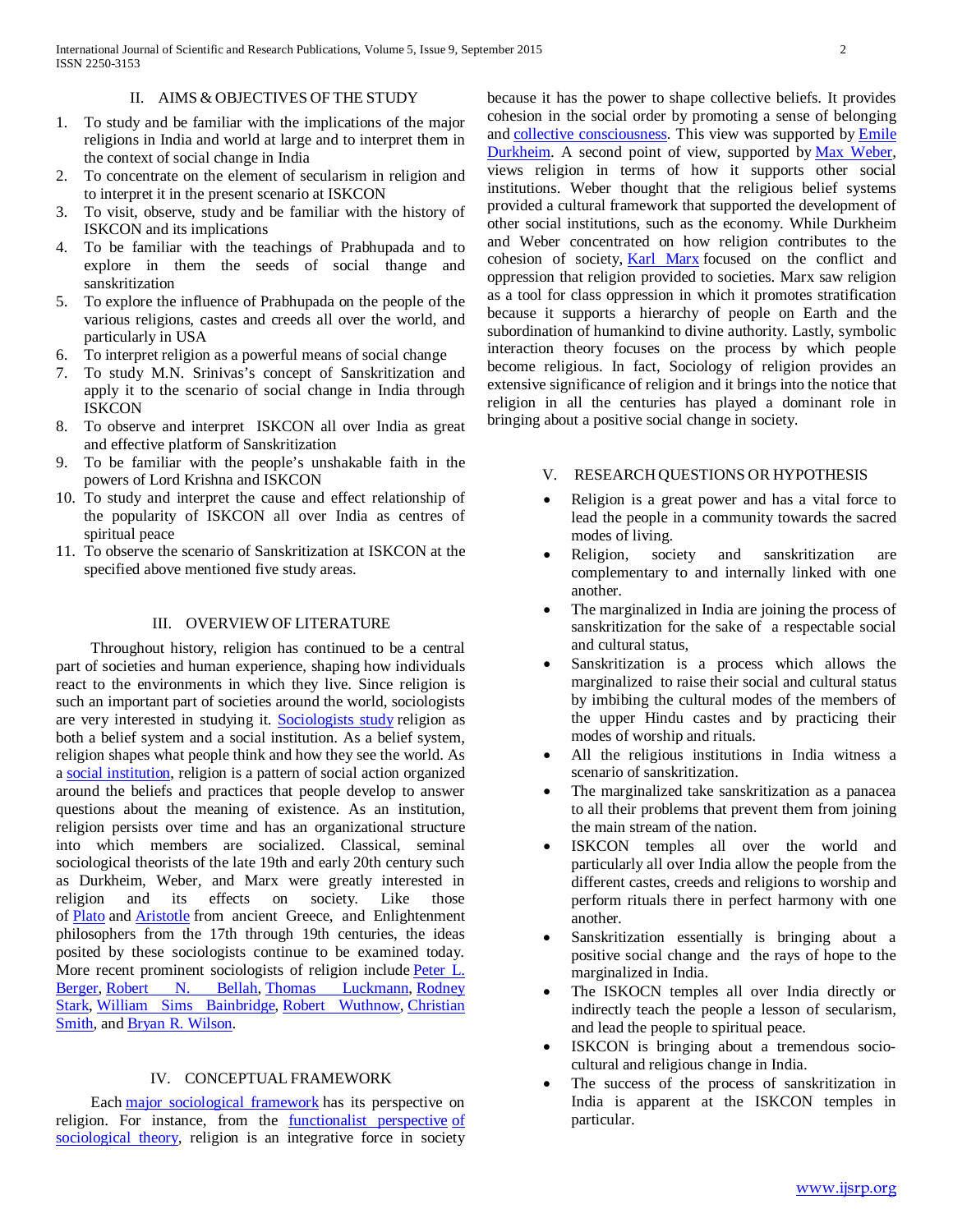#### VI. RESEARCH METHODOLOGY

 The study is an empirical one based on the observation method and in accordance with all the steps of scientific method suggested by the eminent social scientists for the researchers. It was conducted on 300 units of information (60 from each of the specified study areas) selected randomly which includes the pilgrims, localites, concerned authorities etc. In order to visualize the emerging trends of social change through ISKCON temples in India the research scholar made a participant observation. For the purpose of the study both the primary data collected through the schedule technique and interviews and the secondary data collected from the secondary sources were used. All through it, the hypotheses was tested. The cause and effect relationship was studied minutely and thus, finally, a generalization was made. All through the work the objectivity was strictly observed by the scholar, and the central focus was made on all those things relating to ISKCON that are bringing and are likely to bring about a tremendous social change, and that are allowing the marginalized an effective platform for their social upliftment.

### VII. KEY FINDINGS

- The entire Indian society reflects a positive social change these days, a change that has opened new vistas of education, modernity and progress to all.
- Sanskritization is a popular ongoing social process which is tremendously drawing the people from the lower sections towards it.
- Almost each of the members of the marginalized sections is eager to join it for the sake of social upliftment and social change.
- ISKCON is making a tremendous contribution to the success of the process of sanskritization.
- ISKCON hails everyone whosoever visits it as a member or as a visitor.
- ISKCON does not observe the casteism or religionalism, and allows everyone to mix up with others for the sake of chanting and for the performance of the rituals.
- ISKCON is a perfect platform which reflects a live scenario of social change and sanskritization.
- The Indian marginalized in particular joins ISKCON for the sake of their upliftment and raised status.

#### **REFERENCES**

- [1] M N Sriniwas, Religion and Society among the Coorgs of South India (Oxford, 1952)
- Caste in Modern India; And other essays: Page 48. (Media Promoters & Publishers Pvt. Ltd, Bombay; First Published: 1962, 11th Reprint: 1994)
- [3] Dor Bahadur Bista, Fatalism and Development; First published:1999, Oxford India press
- [4] Jaffrelot, Christophe (2005). Dr Ambedkar and untouchability: analysing and fighting caste. London: C. Hurst & Co. Publishers. ISBN 978-1-85065- 449-0.
- [5] Tarde, Gabriel (1899). Social Laws: An Outline of Sociology. New York, The Macmillan company; London, Macmillan & co., ltd.
- [6] Barnabas, A. P. 1961. "Sanskritization." Economic Weekly 13.15: 613.
- [7] Berreman, Gerald D. "Sanskritization as Female Oppression in India." In Barbara Diane Miller, ed., Sex and Gender Hierarchies. Cambridge: Cambridge University Press, 366-391.
- [8] Brown, Carolyn Henning. 1974. "Comment on Hertel's 'Dimensions of Sanskritization.'" Journal for the Scientific Study of Religion 13.2: 223- 224.
- [9] Dumont, Louis and D. Pocock. 1959. "On the Different Aspects or Levels within Hinduism" [review article of Srinivas 1952 and C. G. Diehl, Instrument and Purposee (Lund: Gleerup, 1956)]. Contributions to Indian Sociology 3: 40-54.
- [10] Marriott, McKim. 1955. "Little Communities in an Indigenous Civilization," in M. Marriott, ed., Village India. Chicago: U. Chicago Pr., 171-222.
- [11] Mendelsohn, Oliver. 1993. "The transformation of authority in rural India." Modern Asian Studiess 27: 805-42. \*
- [12] Raghavan, V. 1956. "Variety and Integration in the Pattern of Indian Culture." Far Eastern Quarterly 15: 497-505.
- [13] Redfield, Robert. 1955. "The Social Organization of Tradition." Far Eastern Quarterly 15: 13-21.
- [14] Singer, Milton. 1955. "The Cultural Pattern of Indian Civilization." Far Eastern Quarterly 15: 23-36.
- [15] Srinivas, M. N. 1952. Religion and Society among the Coorgs of South India. Oxford: Clarendon Press [esp. ch. 7, "Hinduism"].
- [16] Beck, Guy L. (ed.) (2005). Alternative Krishnas: Regional and Vernacular Variations on a Hindu Deity. SUNY Press. ISBN 0-7914-6415-6.
- [17] Bryant, Edwin F.; Ekstrand, Maria (eds) (2004). The Hare Krishna Movement: The Postcharismatic Fate of a Religious Transplant. New York, NY: Columbia University Press. ISBN 0-231-12256-X.
- [18] Dwyer, Graham; Cole, Richard J. Cole (eds) (2007). The Hare Krishna Movement: Forty Years of Chant and Change. London: I.B. Tauris. ISBN 1-84511-407-8.
- [19] Gibson, Lynne (2002). Modern World Religions: Hinduism Pupil Book Core (Modern World Religions). Oxford (England): Heinemann Educational Publishers.ISBN 0-435-33619-3.
- [20] Greene, Joshua M. (2006). Here Comes the Sun: The Spiritual and Musical Journey of George Harrison. Hoboken, NJ: John Wiley & Sons. ISBN 978- 0-470-12780-3.
- [21] "ISKCON in Indonesia".
- [22] Klostermaier, Klaus (1998). A Concise Encyclopedia of Hinduism. Oxford: Oneworld Publications. ISBN 1-85168-175-2.
- [23] Klostermaier, Klaus K. (2000). Hinduism: A Short History. Oxford: Oneworld Publications. ISBN 1-85168-213-9.
- [24] Lavezzoli, Peter (2006). The Dawn of Indian Music in the West. New York, NY: Continuum. ISBN 0-8264-2819-3.
- [25] Rochford, E. Burke (2007). Hare Krishna Transformed. p. 249. ISBN 0- 8147-7579-9.
- [26] Rosen, Steven J. (1992). Vaisnavism: Contemporary Scholars Discuss the Gaudiya Tradition. New York: Folk Books. ISBN 0-9619763-6-5.
- [27] Satsvarupa, dasa Goswami (1984). Srila Prabhupada Nectar, Vol 2. Philadelphia: GN Press, Inc. ISBN 0-911233-23-7. (1996). Hinduism for Our Times. New Delhi: Oxford University Press. ISBN 0-19-563749-6.
- [28] Shinn, Larry (January 1994). "The Maturation of the Hare Krishnas in America". ISKCON Communications Journal 2 (1).
- [29] "A Note on Sanskritization and Westernization." Far Eastern Quarterly 15: 481-
- [30] "The Dominant Caste in Rampura." American Anthropologist 61: 1-16.
- [31] Social Change in Modern India. Berkeley.
- [32] "Mobility in the Caste System," in M. Singer and B. S. Cohn, eds., Structure and Change in Indian Society, Chicago: Aldine (= ch. 2 in 1989).
- [33] The Cohesive Role of Sanskritization and Other Essays. Delhi: Oxford.
- [34] Bhaktivedanta Swami, A. C., and Bob Cohen. 1983. Perfect Questions and Perfect Answers. New York: The Bhaktivedanta Book Trust.
- [35] Bromley, David G., and Shinn, eds. 1989. Krishna Consciousness in the West. Lewisburg: Bucknell University Press.
- [36] Brooks, Charles R 1989.. The Hare Krishnas in India. Princeton: Princeton University Press. [More current (than Stillson) (SR).]